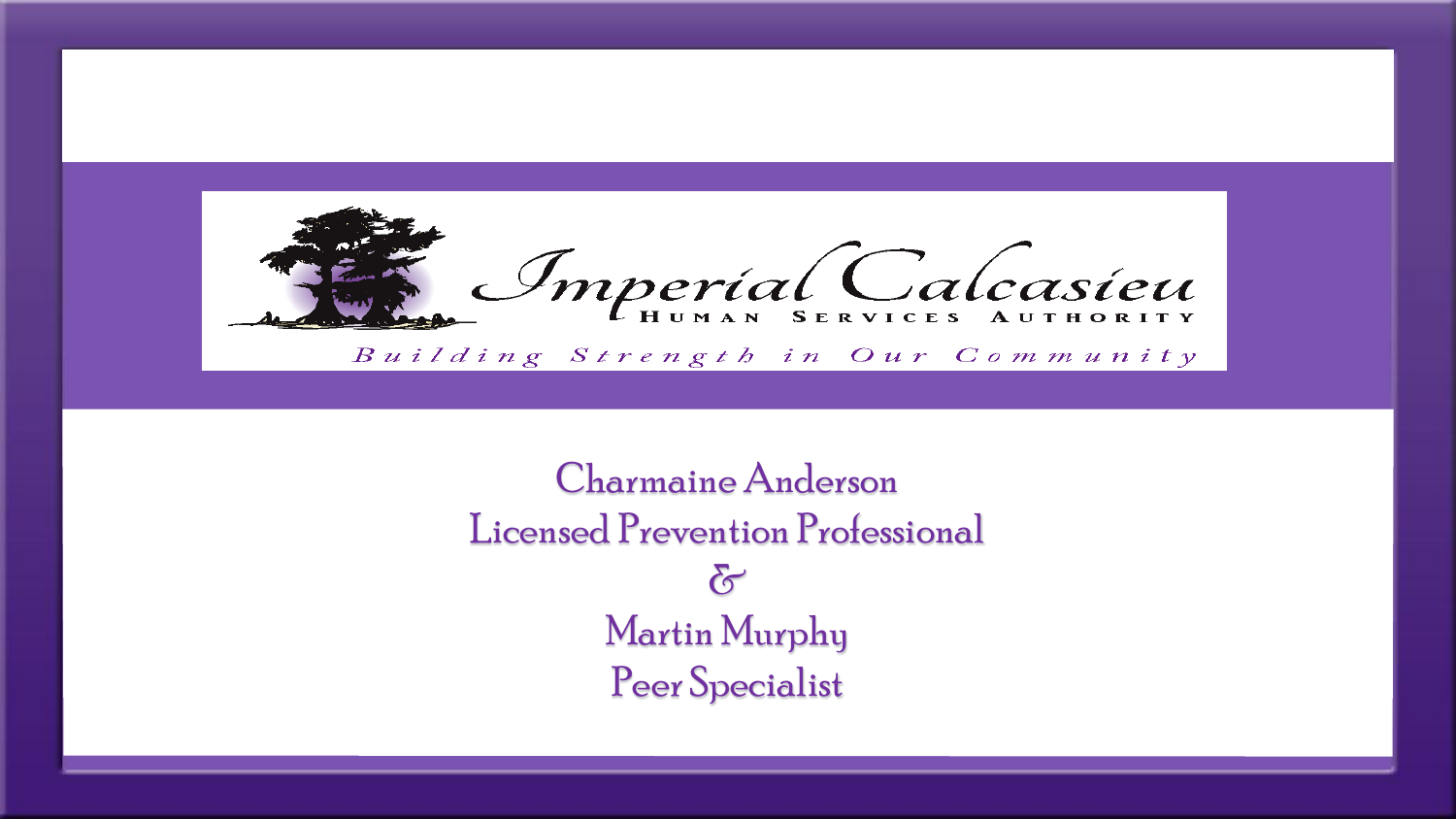# Our Mission

The mission of Imperial Calcasieu Human Services Authority (ImCal HSA) is that citizens with mental health, addictions, and developmental challenges residing in the parishes of Allen, Beauregard, Calcasieu, Cameron, and Jefferson Davis are empowered, and self-determination is valued such that individuals live a satisfying, hopeful, and contributing life.

Individuals receiving services will have access to evidence based services that are responsive to their needs and cost effective so that:

- a) Individuals with acute illnesses are able to rapidly resume optimal functioning;
- b) Individuals with chronic illness may live in a safe environment that encourages personal growth;
- c) Youth and Families strengths and resilience are enhanced;
- d) The voice of and collaboration with Individuals in the community is enhanced;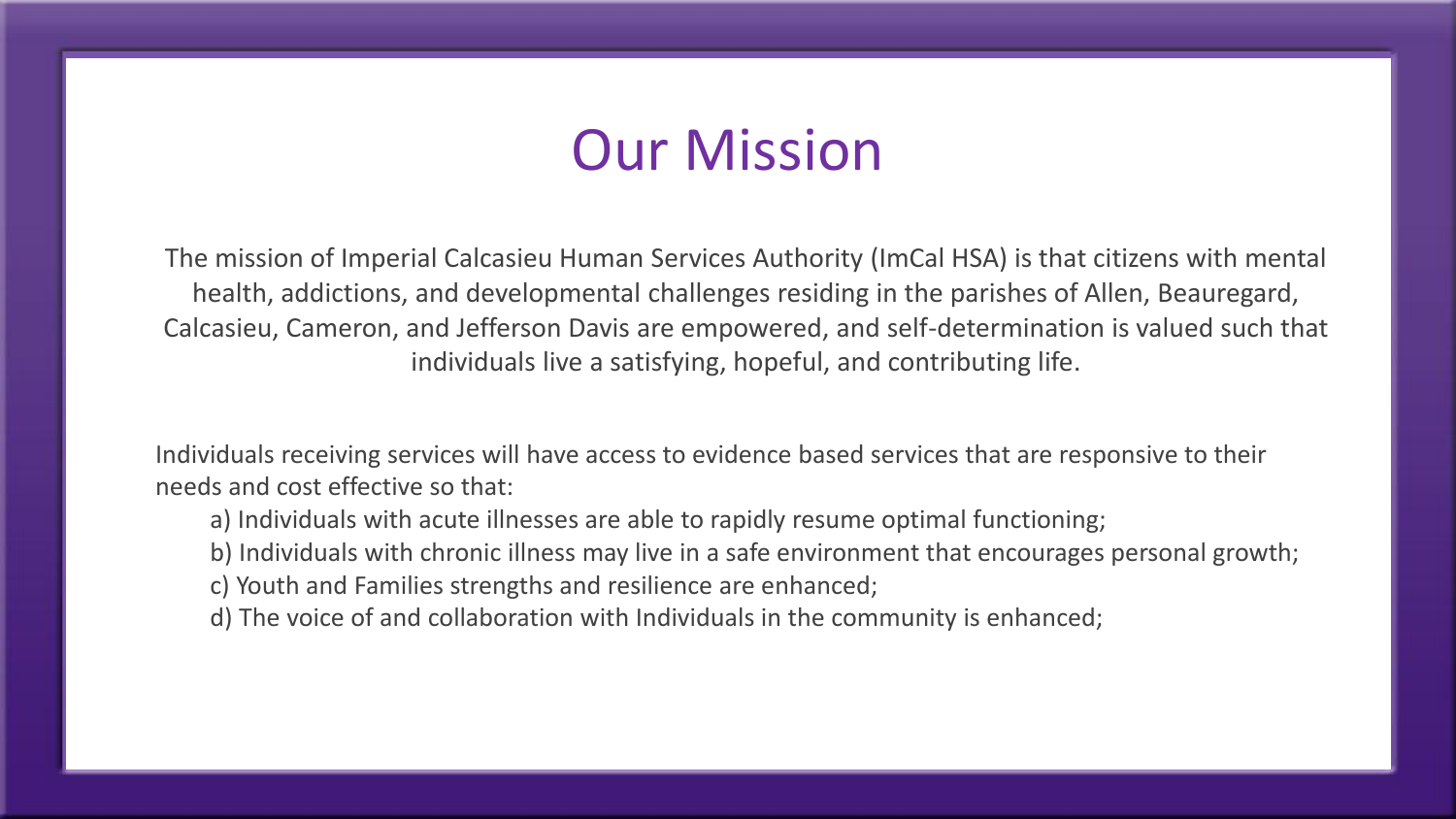## **IMPERIAL CALCASIEU HSA BOARD MEMBERS**

**Allen Parish Beauregard Parish Calcasieu Parish** 

Scott Morgan **Betty Cunningham, Secretary** Gordon Propst, Chairperson

Angela Jouett **Kristen Cassidy** 

## **Cameron Parish Jefferson Davis Parish**

### **Governor Appointees**

Corlissa Hoffoss, Vice-Chair Aaron LeBoeuf, Treasurer vacant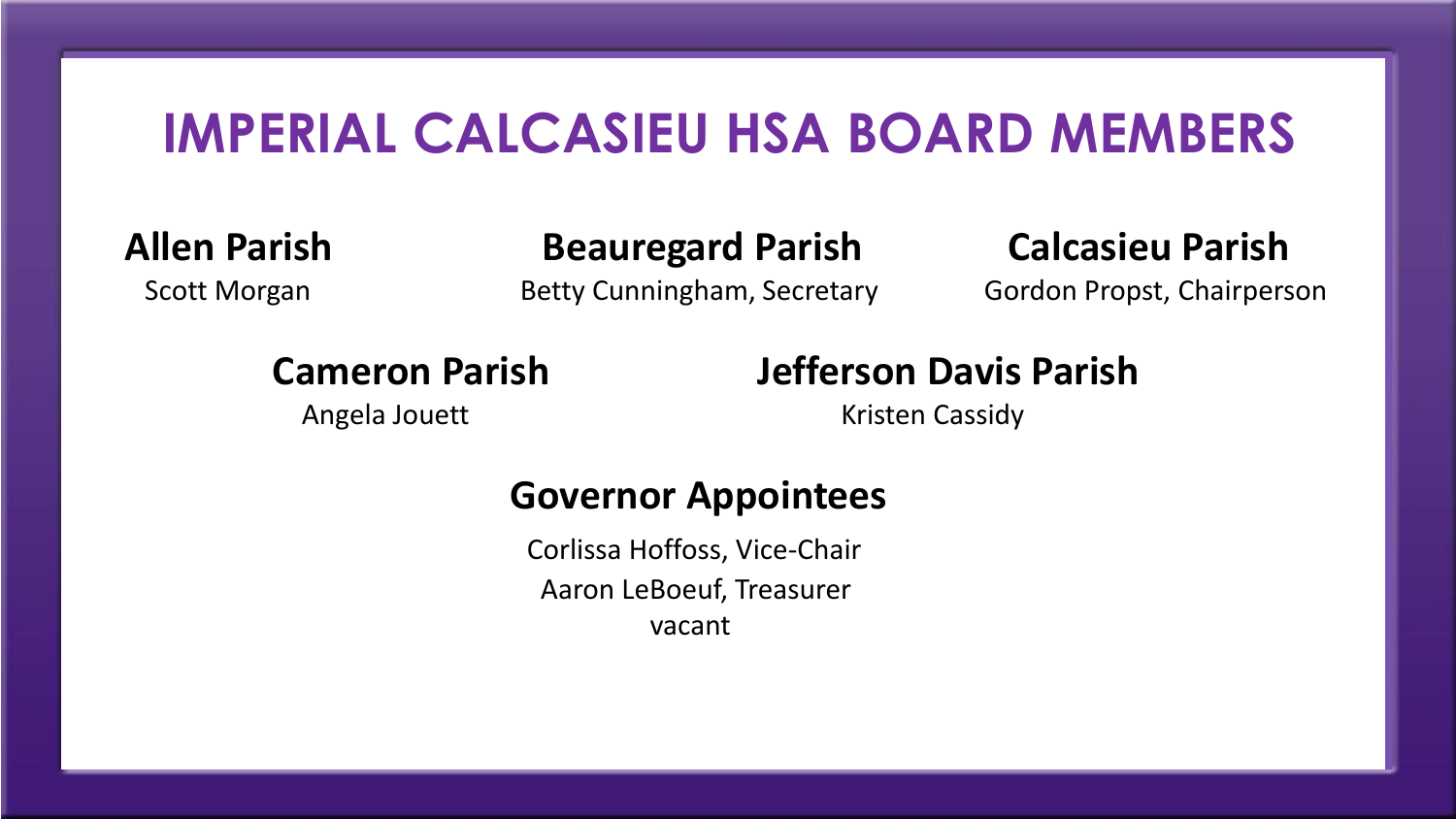ImCal HSA Response to the Opioid Epidemic

> **Prevention Intervention Treatment**

> > **Recovery**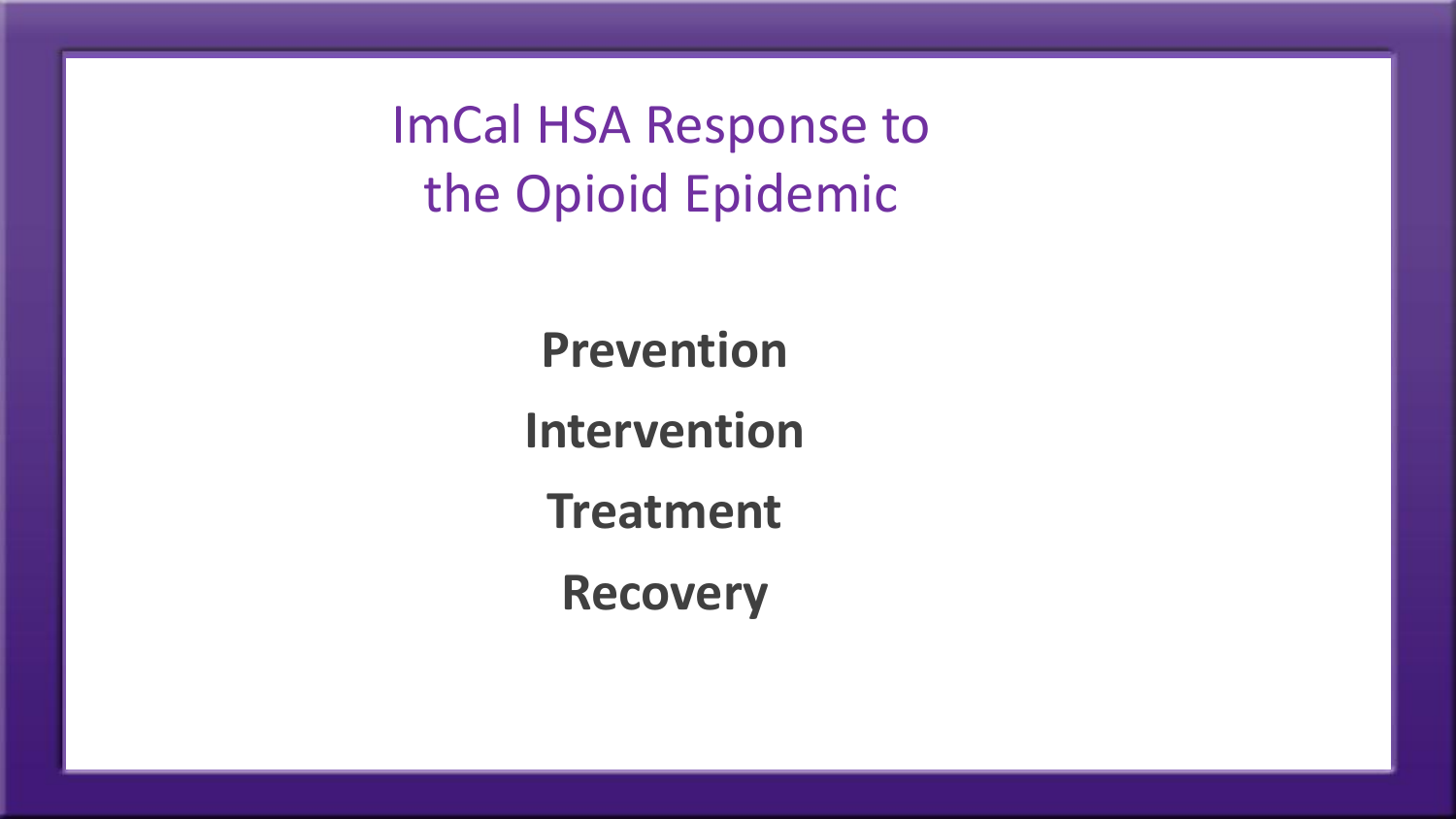## Prevention Services

**❖ Public awareness & Education** 

Resource fairs, Health Fairs, CIT Training, Public Forums, etc

Client education on preventing and managing opioid overdoses

**ImCal prescribers monitor state Prescription Monitoring Program**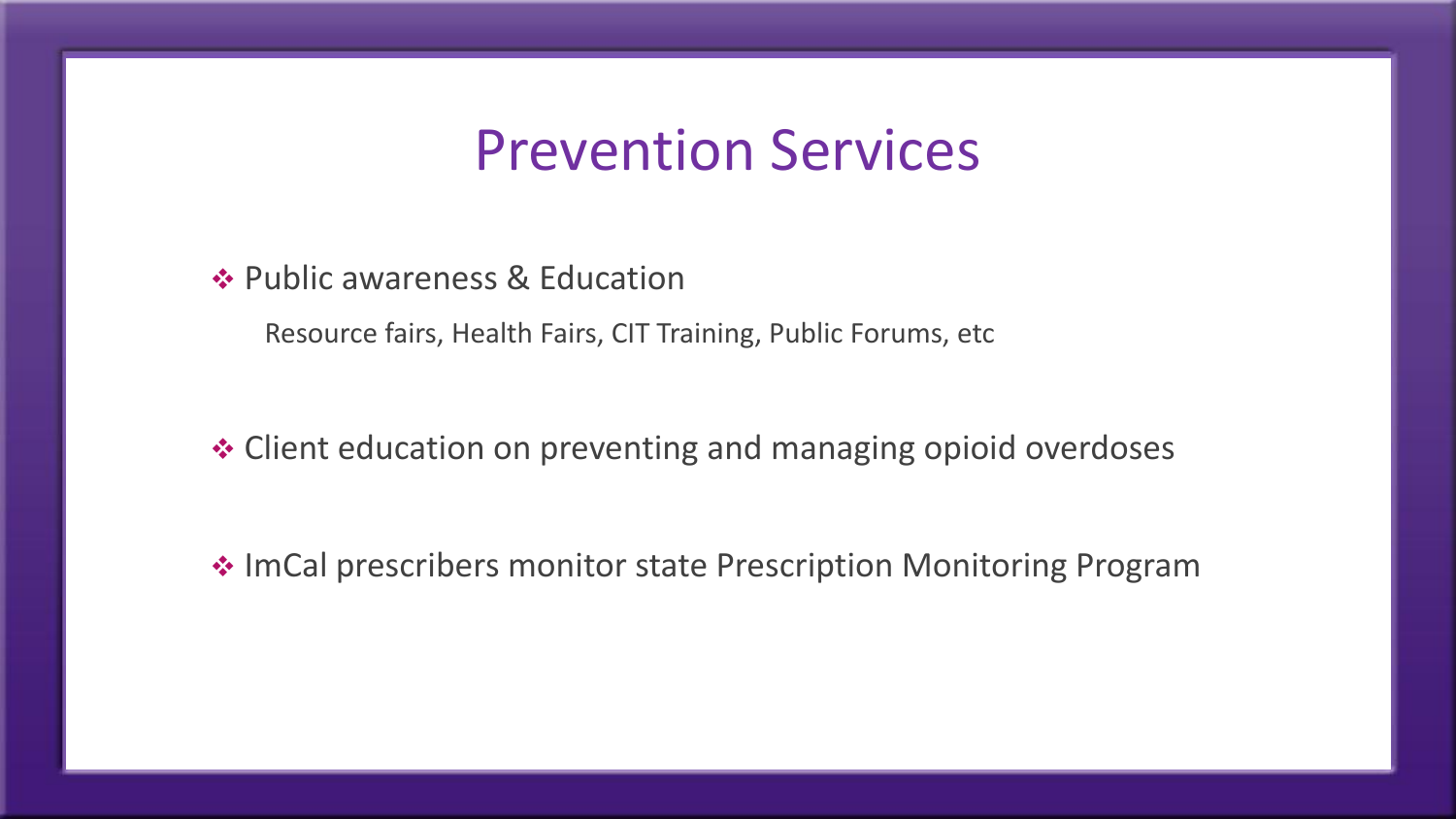## Intervention Services

- $\div$  **62 Narcan kits distributed to places such as the local Man-Camps and** Chruchs, McNeese State University, and the Calcasieu Correctional Center. Future plans are to distribute to the outlying parishes of Allen, Beauregard, Cameron, & Jefferson Davis.
- 972 of ImCal clients screened for Opioid Use Disorder (OUD)